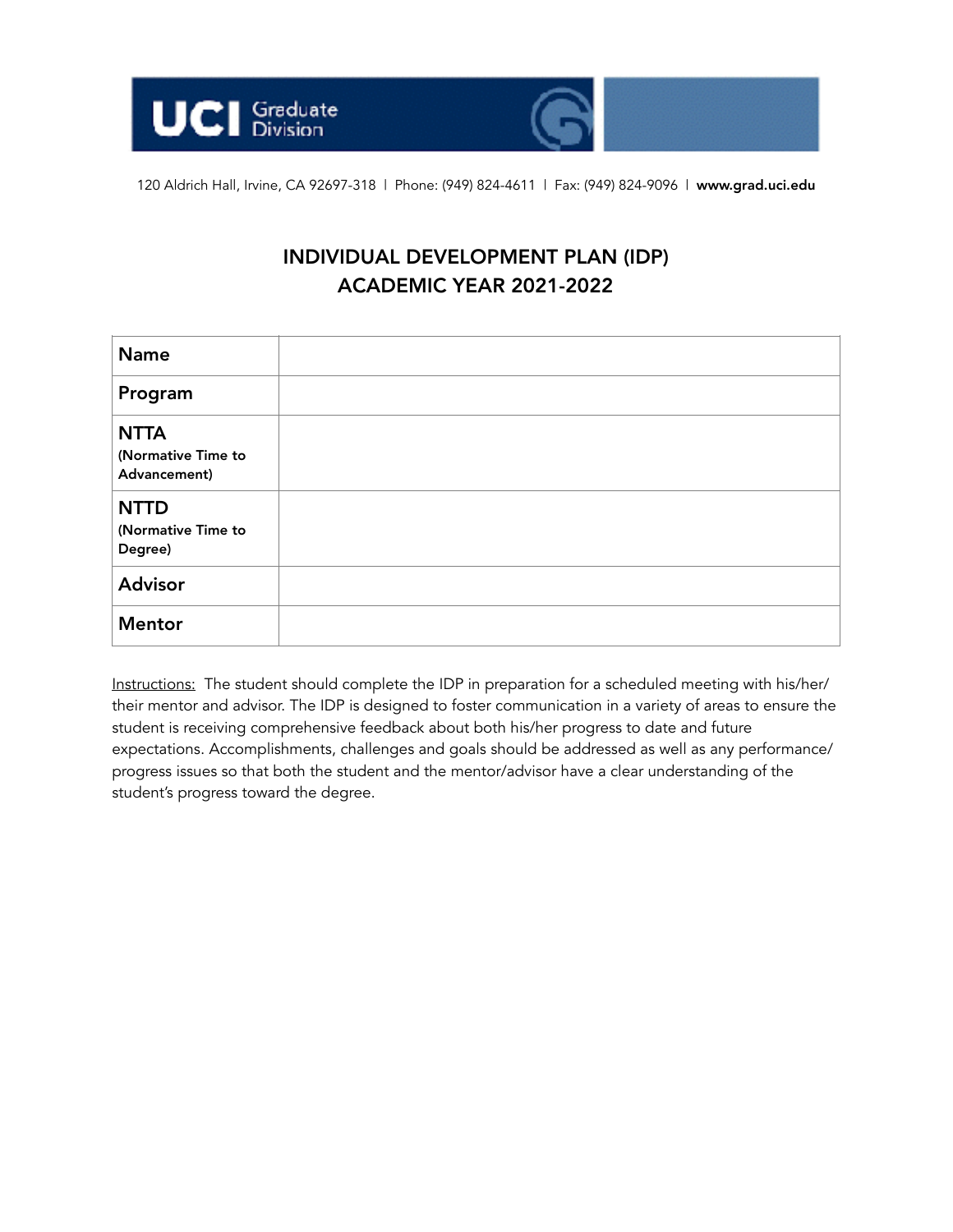



# Academic Course Planning

In order to fulfill my academic goals and maintain NTTD progress, I plan to enroll in these courses:

This year:

Long Term course plans:

- - - - - - - - - - - - - - - - - - - - - - - - - - - - - - - - - - - - - - - - - - - - - - - - - - - - - - - - - -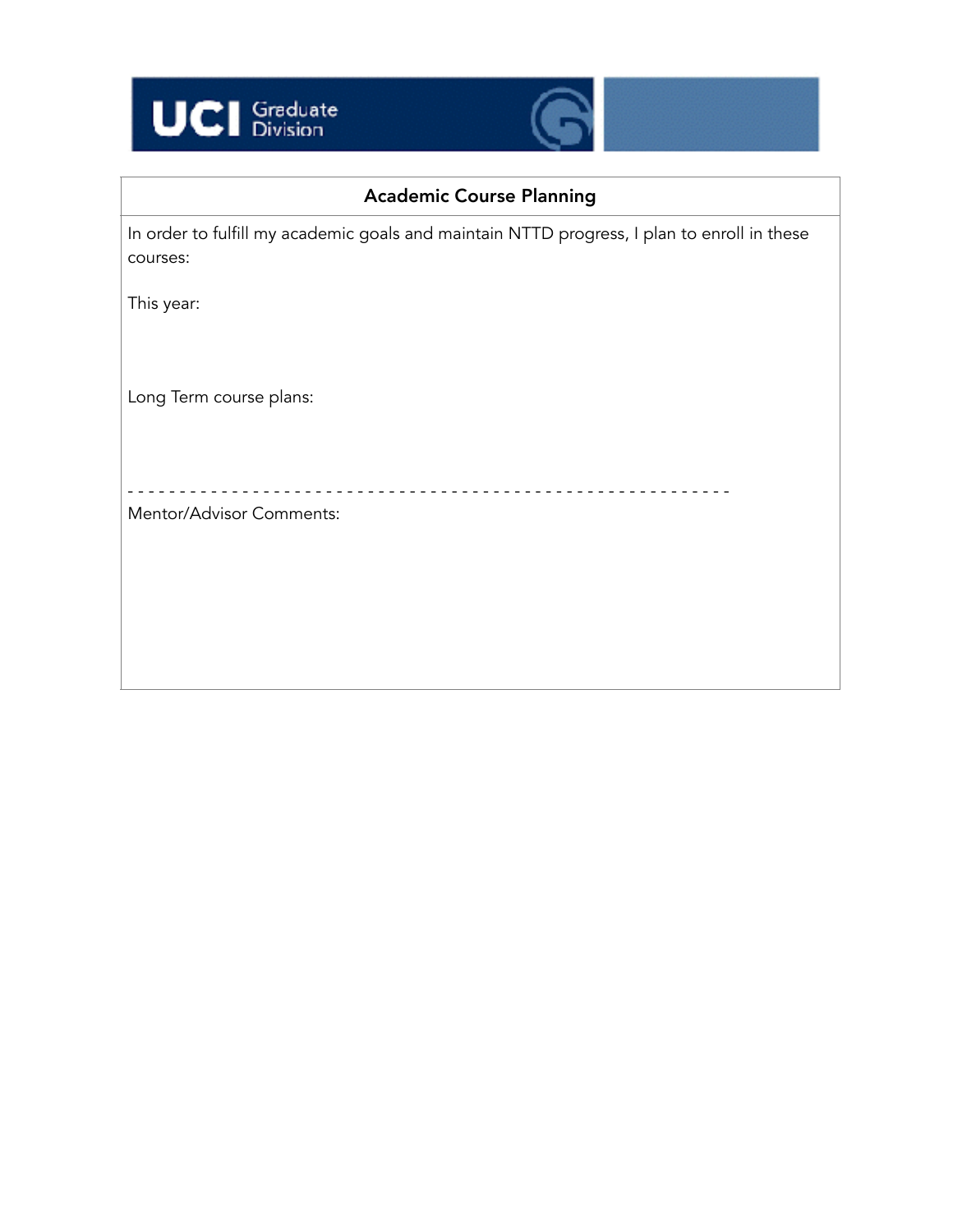



# Research Planning

I will make progress on my research agenda through the following: (include collaborations, research theories that you've developed, and studies/projects that you've been involved with.)

- - - - - - - - - - - - - - - - - - - - - - - - - - - - - - - - - - - - - - - - - - - - - - - - - - - - - - - - - -

This year:

Long Term Plans: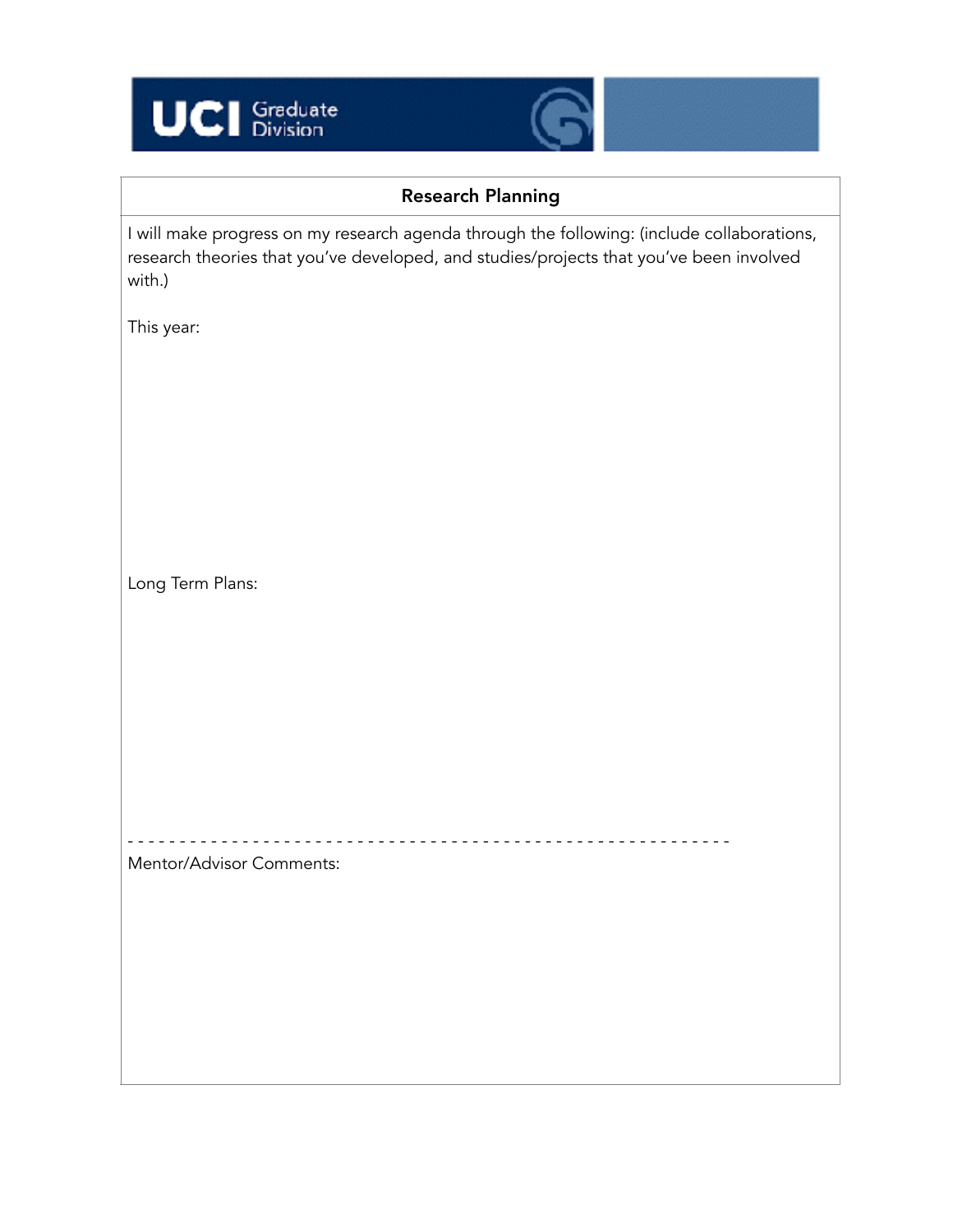



## Conference/Publications Planning

I plan to attend the following conferences. The professional papers I plan to submit (include publications and submittal deadlines).

This year:

Long Term Plans:

Mentor/Advisor Comments:

### Career Planning

My long and short-term career goals. Skills and competencies I expect to develop and workshops I plan to attend.

- - - - - - - - - - - - - - - - - - - - - - - - - - - - - - - - - - - - - - - - - - - - - - - - - - - - - - - - - - -

This year:

Long Term Plans:

- - - - - - - - - - - - - - - - - - - - - - - - - - - - - - - - - - - - - - - - - - - - - - - - - - - - - - - - - - - - Mentor/Advisor Comments: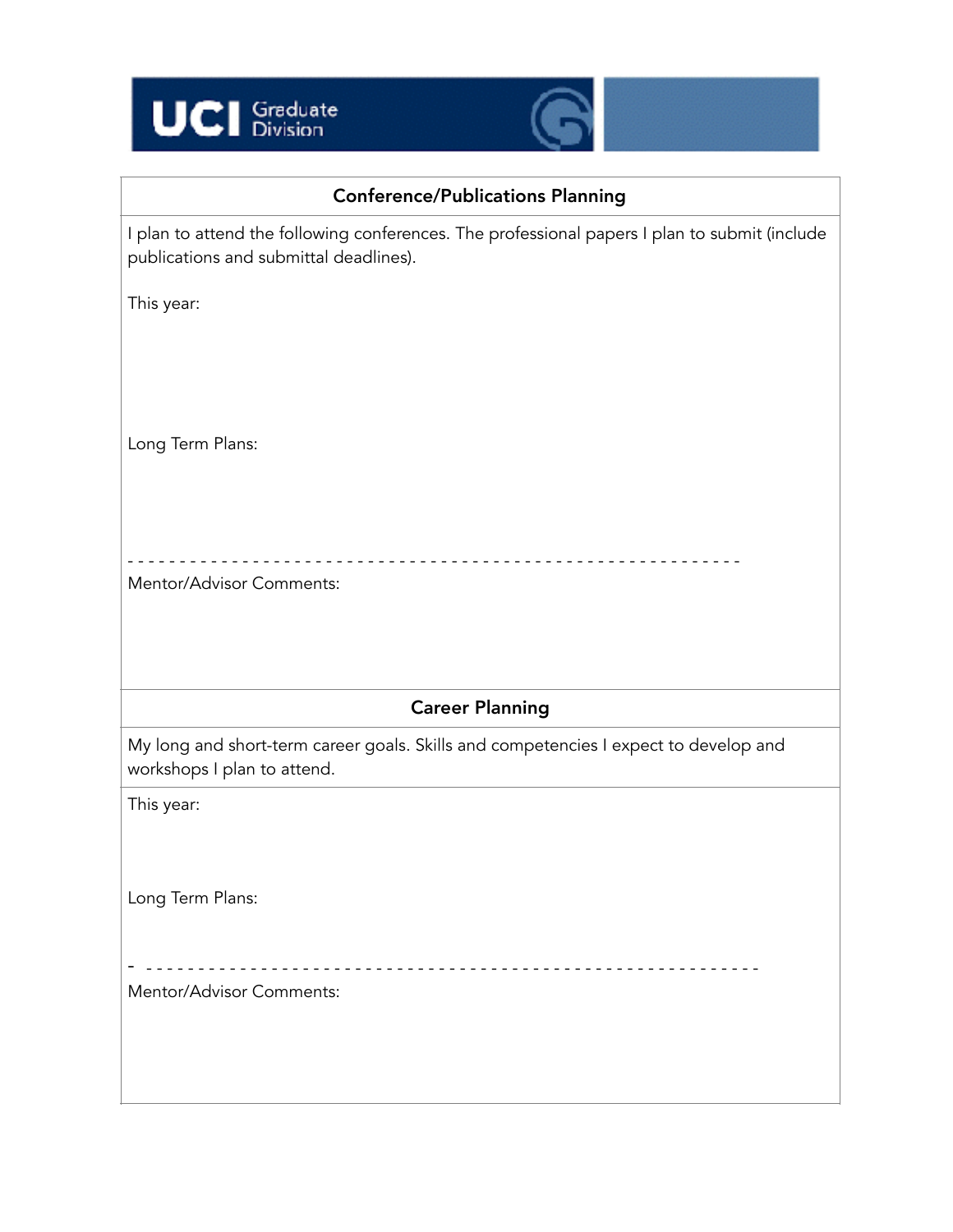



# Funding Planning

My plans for securing funding each year of my graduate program. (Include Dept. Funding, External Grants/Fellowships and Summer Internships)

This year:

Long Term Plans (including funding for dissertations and research projects):

- - - - - - - - - - - - - - - - - - - - - - - - - - - - - - - - - - - - - - - - - - - - - - - - - - - - - - - - - - - -